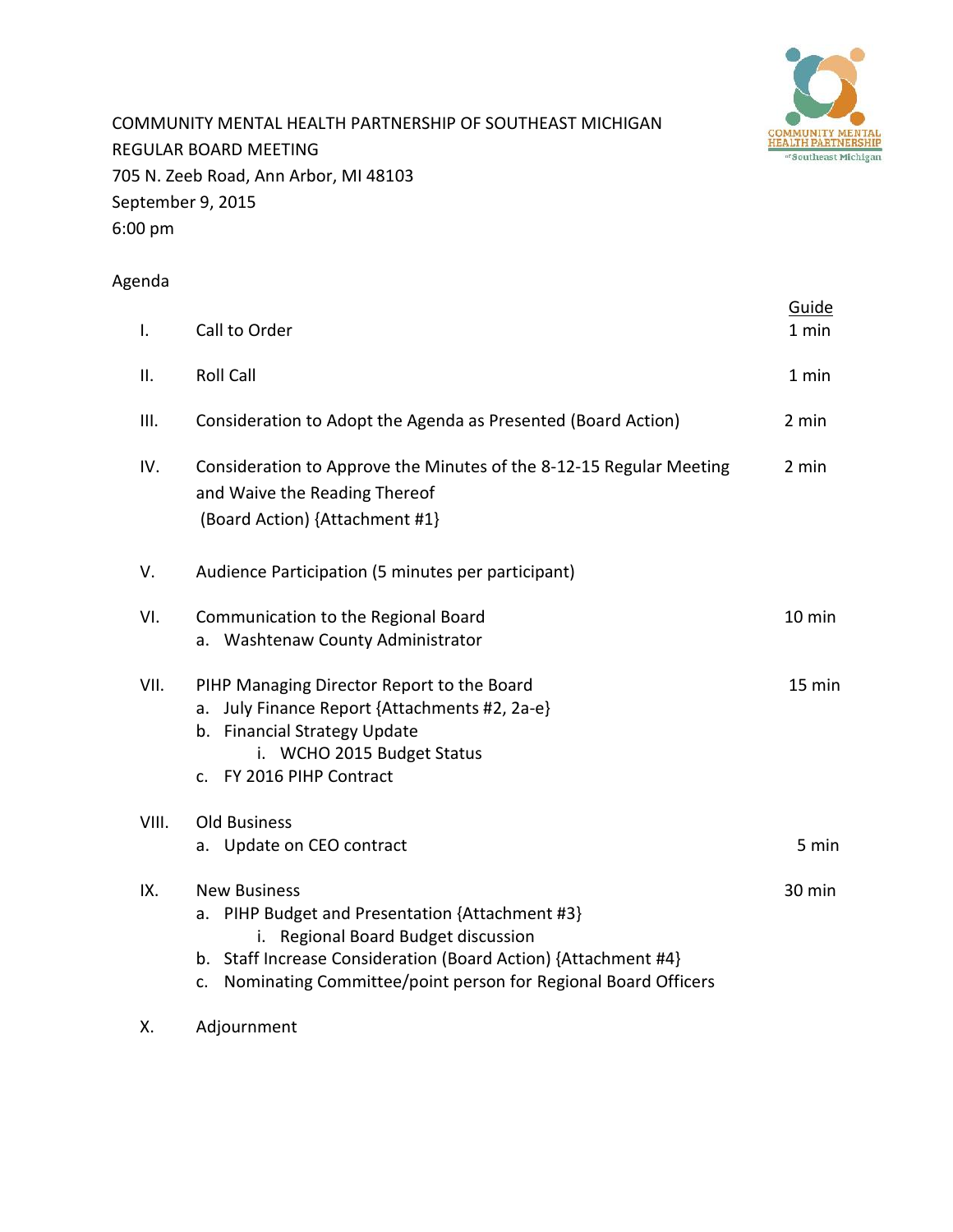**COMMUNITY MENTAL HEALTH PARTNERSHIP OF SOUTHEAST MICHIGAN REGULAR BOARD MEETING MINUTES August 12, 2015**



- **Members Present:** Ralph Tillotson, Greg Lane, Peg Ball (phone), Charles Londo, Jan Plas, Sandra Libstorff, Judy Ackley, Bob Wilson, Dave Neal
- **Members Absent:** Charles Coleman, Lisa Berry-Bobovski, Barb Cox, Tom Biggs
- **Staff Present:** Mary O'Hare, Connie Conklin, Sandy Keener, Stephannie Weary, Marci Scalera, Marie Irwin, Jane Terwilliger, Nicole Phelps, Steve Holda, Shane Ray, Jane Goerge, Suzanne Gondek, James Colaianne, Katie Postmus, Kristen Ora, Matt McDaniels, CJ Witherow

**Others Present:** John Wilson, Lori Lutomski

- I. Call to Order Meeting called to order at 5:00 p.m. by Board Chair G. Lane
- II. Roll Call
- III. Consideration to Adopt the Agenda as Presented

### **Motion by R. Tillotson, supported by P. Ball, to approve the agenda Motion carried**

IV. Consideration to Approve the Minutes of the July 8, 2015 Regular Meeting and Waive the Reading Thereof

#### **Motion by J. Ackley, supported by S. Libstorff, to approve the minutes of July 8, 2015 Regular Meeting and waive the reading thereof Motion carried**

- V. Audience Participation
- VI. PIHP Managing Director Report to the Board
	- a. June Finance Report

Some key points:

- Medicaid revenue for June is higher than the May revenue, but continues to run under budget.
- Healthy Michigan continues to trend over budget.
- Health Home revenue for Washtenaw continues to be under budget.
- SUD services for Monroe and Washtenaw continue to run over budget due to fee for service claims. No action is being recommended at this time.
- CMHPSM administrative expenses are running under budget through June.
- b. Financial Strategy Update
	- Traditional Medicaid funding provided by the CMHPSM to the CMHSPs is sufficient except for WCHO which through June 2015 is reporting a deficit of \$2.0 million.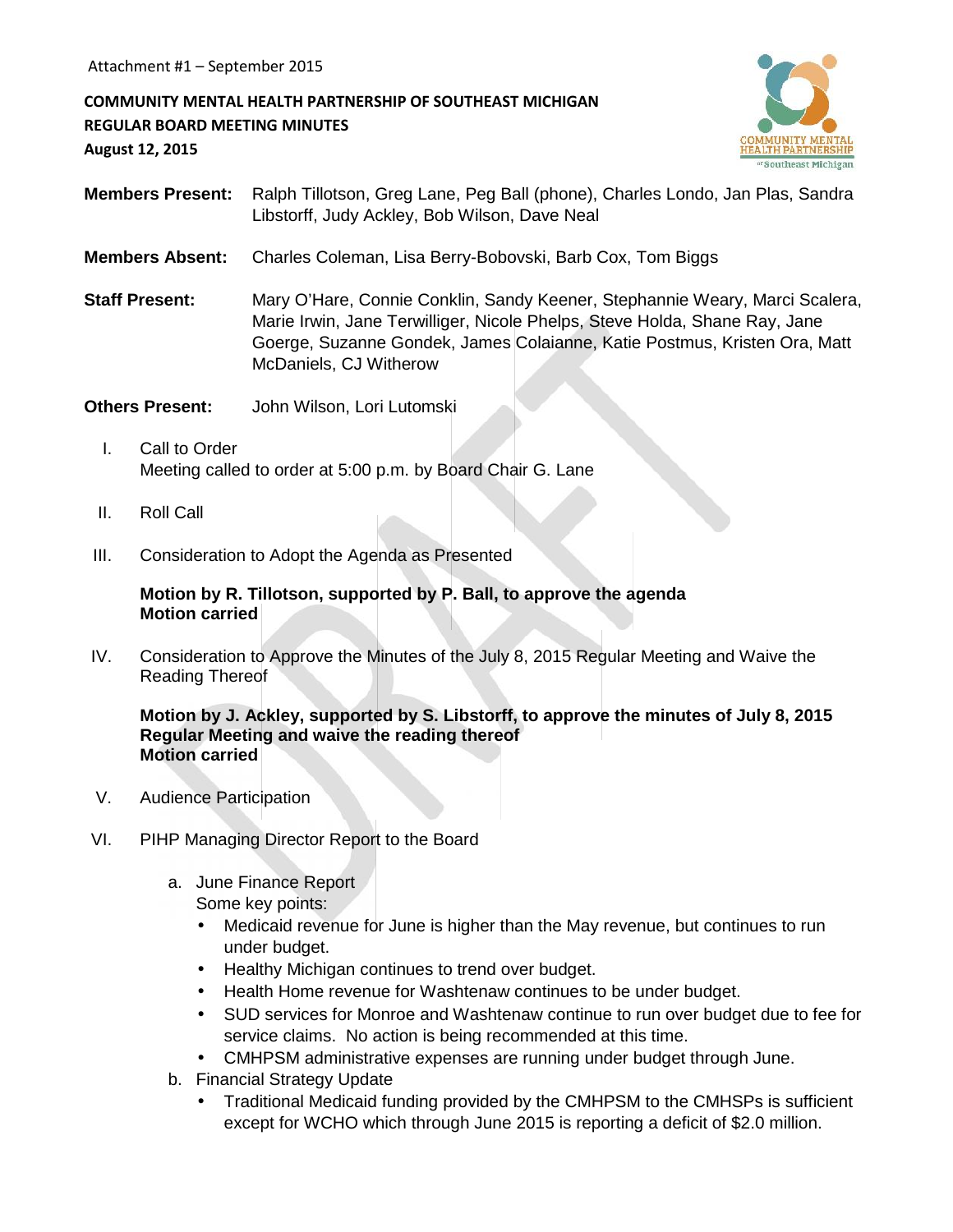Surpluses at Lenawee, Livingston and Monroe cover the WCHO deficit with an additional surplus of \$1.5 million remaining. It does not appear at this time that funding from the ISF will be required for FY 2015.

- Healthy Michigan Plan Medicaid funding provided by the CMHPSM to the CMHSPs is sufficient except for WCHO which through June 2015 is reporting a deficit of \$200.000. Surpluses at Lenawee, Livingston and Monroe cover the WCHO deficit with an additional surplus of \$900,000 remaining.
- In order to more closely monitor the statuses of the CMHSPs as we approach FYE 2015, the Funding vs. Expenditures report will be reported to the board on a monthly basis, rather than quarterly.
- c. WCHO Update on Budget
	- S. Libstorff expressed concern that Washtenaw hasn't made the cuts that were promised.
	- M. O'Hare advised that while Washtenaw has made substantial cuts, they will not realize the final \$2 million in savings. Services still need to be provided for medically necessary services.
	- N. Phelps reported that Washtenaw has used skill-building for developmentally disabled consumers, as opposed to using additional CLS hours. The plan was to use skill-building in-house for the extra hours, but that isn't being realized because of capacity, so the additional service has had to be contracted out.
	- M. O'Hare will meet with Washtenaw interim director S. Amos O'Neal and her team to find out which areas of the budget are going over and why, and what corrective actions they're taking.
	- For the September regional board meeting the board will review the financial policy, and ask the Washtenaw director to explain in detail the budget items that have gone in the wrong direction in recent months.
	- S. Ray noted that Washtenaw has made some plans for significant cuts as recently as this week, which will come to the regional board once they're finalized.

# VII. Old Business

# VIII. New Business

- a. PIHP Draft Budget
	- The final budget will come to the regional board in September for adoption.
	- G. Lane requested to see FY 15 summary of revenues and expenses to compare to FY 2016 proposed budget
- b. CEO Candidate Interviews
	- The regional board interviewed the final 3 candidates for the CMHPSM CEO position:
		- o Marci Scalera
		- o Jane Terwilliger
		- o John Wilson

**Motion by C. Londo, supported by B. Wilson, to offer the CEO position to J. Terwilliger and to authorize board chair G. Lane to enter into negotiations for wages and benefits, and bring the draft agreement to the board in September. Friendly amendment by J. Plas to the above motion to authorize a negotiated salary amount not to exceed the amount of the current managing director's salary Motion carried as amended**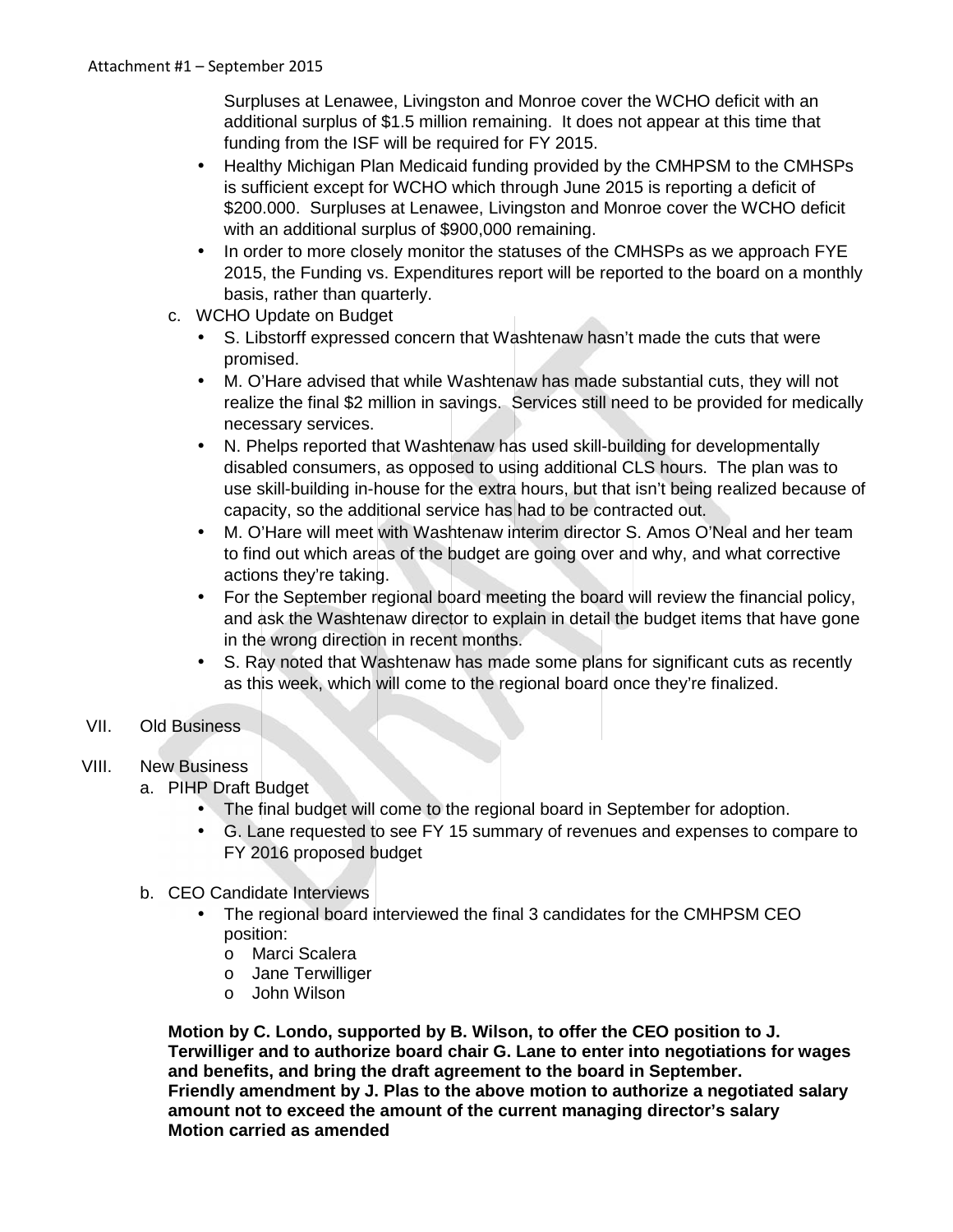| Ackley         | v      | Libstorff | ∨ |
|----------------|--------|-----------|---|
| Ball           | Y      | Londo     | v |
| Berry-Bobovski | Absent | Neal      | v |
| <b>Biggs</b>   | Absent | Plas      | Y |
| Coleman        | Absent | Tillotson | ν |
| Cox            | Absent | Wilson    |   |
| _ane           | v      |           |   |

# IX. Adjournment

# **Motion by R. Tillotson, supported by J. Plas, to adjourn the meeting Motion carried**

Meeting adjourned at 8:30 p.m.

 $\frac{1}{2}$  ,  $\frac{1}{2}$  ,  $\frac{1}{2}$  ,  $\frac{1}{2}$  ,  $\frac{1}{2}$  ,  $\frac{1}{2}$  ,  $\frac{1}{2}$  ,  $\frac{1}{2}$  ,  $\frac{1}{2}$  ,  $\frac{1}{2}$  ,  $\frac{1}{2}$  ,  $\frac{1}{2}$  ,  $\frac{1}{2}$  ,  $\frac{1}{2}$  ,  $\frac{1}{2}$  ,  $\frac{1}{2}$  ,  $\frac{1}{2}$  ,  $\frac{1}{2}$  ,  $\frac{1$ Lisa Berry-Bobovski, CMHPSM Board Secretary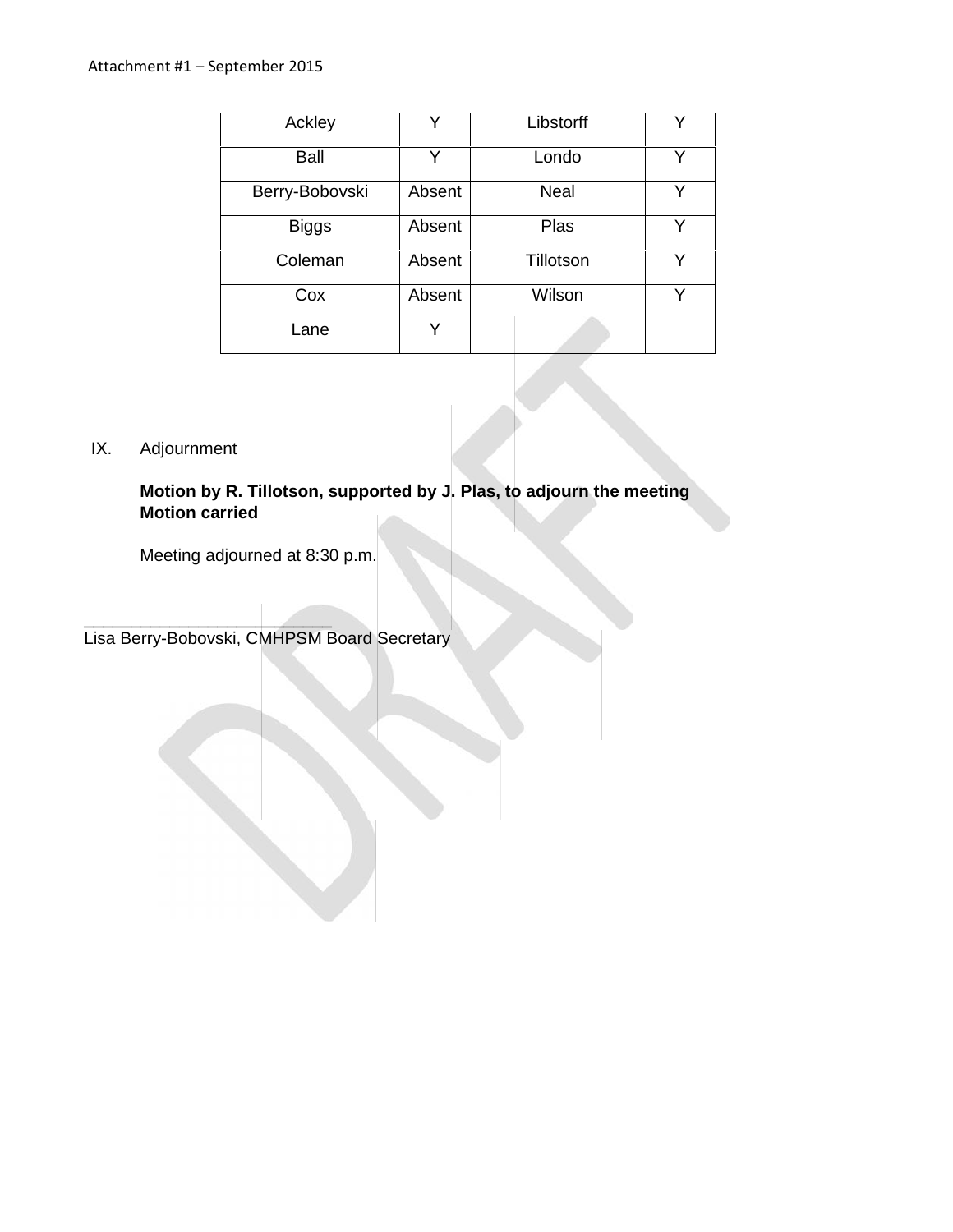## Community Mental Health Partnership of Southeast Michigan FINANCIAL HIGHLIGHTS July FYTD Report

## 1. Statement Of Revenue, Expense & Change Net Position:

- a. Revenue
	- Medicaid Revenue for July is \$78,948 higher than the June revenue received but continues to run under budget (FYTD deficit of \$869,269 - this number is based on current year funding only).
	- Healthy Michigan revenue continues to trend over budget and through July is \$3,682,162 over budget. We do not anticipate any retroactive rate adjustments being done in FY2015 that would result in funding be recouped by MDHSS.
	- Health Home revenue for Washtenaw continues to be under budget. Revenue is tied directly to enrollees in the program.
- b. Funding for CMHSP Partners
	- FYTD Actual Affiliate Partner payments are greater than budget due to HMP payments (HMP funding from MDHHS exceeds budget assumption) and MIChild Payments.
	- Lower than budget Health Home payments to Washtenaw offsets their higher HMP and MIChild payments.
- c. Funding for SUD Services
	- Expenses for Monroe and Washtenaw continue to run over budget due to fee for service claims. No action is being recommended at this time.
	- Washtenaw paid a six month financial status report for a project approved by OPB in January. This project was not included in the budget and therefore increased the over budget condition. Funding was made available using PA2 funding.
- d. CMHPSM Administrative Costs
	- Expenses through July are running under budget by \$263,872.
- 2. Statement Of Net Position:
	- a. The Fund Balance of \$4,326,144 under the Operations Fund is restricted and not local in nature as it is for the Affiliate Partners.
	- b. The Medicaid ISF Fund Balance is also restricted.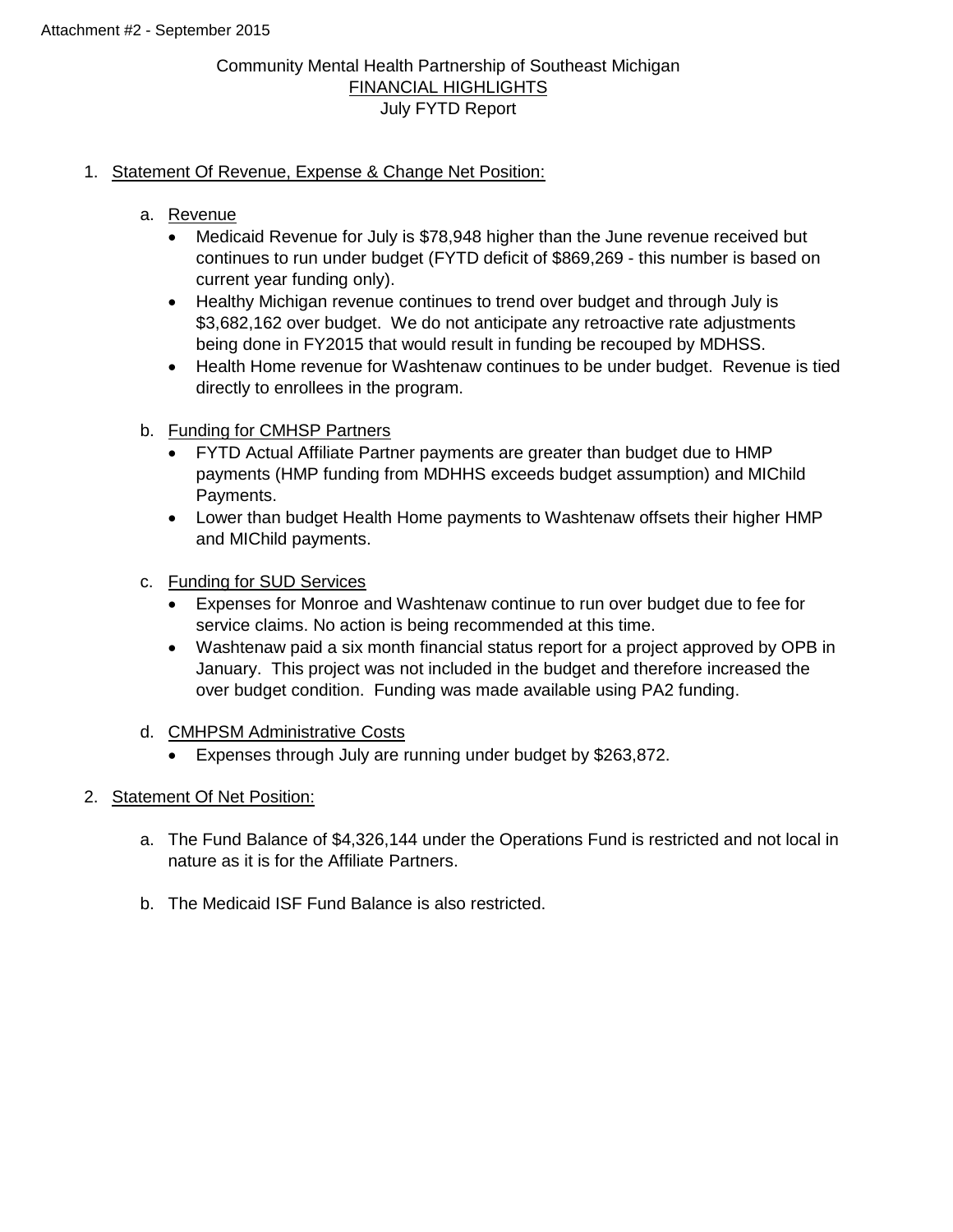## 3. Summary Of Revenues & Expenses by Fund:

- a. As noted above, Medicaid Revenue is lower than budget. As the budget amounts of Medicaid Funding, which included carry forward, was paid to the Affiliate Partners through January (CMHPSM Expense) this created a Medicaid deficit. The deficit will be funded with either excess funding paid to the Affiliate Partners or ISF.
- b. As noted above, HMP Revenue is greater than budget. While the actual HMP Funding for each Affiliate Partner has been paid to each of them, the combination of higher State Funding and lower than budget requirement for use of the Substance Use Disorder portion of the funding, has resulted in an overall HMP surplus (which has been made substantially larger due to the addition of the FY2014 carryforward).
- c. The SUD Other surplus is consistent with the Budget which showed that there would be excess PA2 funding in FY 2015. SUD block grant expenses are running significantly under budget and we anticipate having to lapse funds at yearend.

## CMHPSM Strategies:

- 1. Policies will be put in place to support the allocation of funding (including ISF) to the Affiliate Partners. Policies will also support any re-allocation of funding as a result of the Quarterly Cost Settlement Process so that clear rationale describing the circumstances is made available (e.g., preventable versus non-preventable causes).
- 2. Track Traditional Medicaid Eligibles and HMP Enrollees to understand and project changes and how they will impact funding from MDHHS.
- 3. The CMHPSM will support the Affiliate Partners to make sure Consumers are enrolled in the correct Benefit Program so that funding to the CMHPSM is maximized.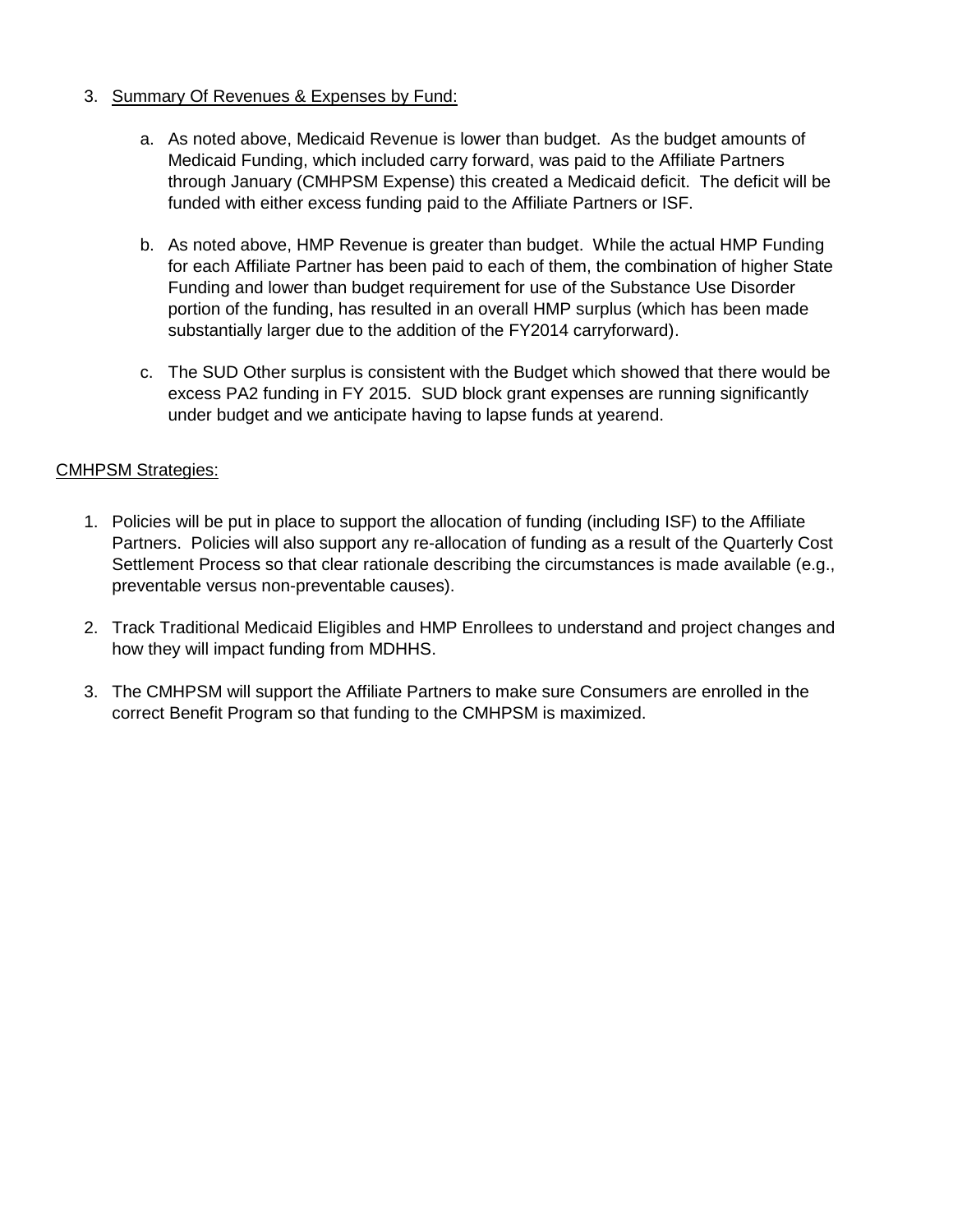#### Community Mental Health Partnership of Southeast Michigan STATEMENT OF REVENUES, EXPENSES CHANGES IN NET POSITION For the Ten Months Ending 7/31/2015

|                                                 | Original<br><b>Budget</b>  | <b>YTD</b><br>Actual       | <b>YTD</b><br><b>Budget</b> | <b>YTD Actual</b><br>O/(U) Budget |
|-------------------------------------------------|----------------------------|----------------------------|-----------------------------|-----------------------------------|
| <b>Operating Revenue</b>                        |                            |                            |                             |                                   |
| <b>Medicaid Capitation</b>                      | \$134,000,000              | \$111,347,544              | \$111,666,670               | $$(319, 126)$ 1a.                 |
| Medicaid Carryforward                           | 4,230,523                  | 408,132                    | 3,525,440                   | (3, 117, 308)                     |
| Healthy Michigan Plan                           | 11,853,261                 | 13,559,877                 | 9,877,715                   | 3,682,162                         |
| Healthy Michigan Carryforward                   | 0                          | 2,153,122                  | 0                           | 2,153,122                         |
| Autism                                          | 199,791                    | 492,174                    | 166,495                     | 325,679                           |
| Medicaid Health Home-Washtenaw Only             | 1,129,388                  | 374,803                    | 941,160                     | (566, 357)                        |
| 10% Health Home Match Washtenaw                 | 0                          | 37,480                     | 0                           | 37,480                            |
| <b>MIChild</b>                                  | 0                          | 384,917                    | $\mathbf 0$                 | 384,917                           |
| <b>SUD Community Grant</b>                      | 3,767,460                  | 3,139,552                  | 3,139,550                   | 2                                 |
| SUD PA2 - Cobo Tax Revenue                      | 3,717,346                  | 3,000,923                  | 3,097,790                   | (96, 867)                         |
| Other Revenue<br><b>Total Operating Revenue</b> | 1,802,780<br>\$160,700,549 | 1,420,902<br>\$136,319,426 | 1,502,320<br>\$133,917,140  | (81, 418)<br>\$2,402,286          |
|                                                 |                            |                            |                             |                                   |
| <b>Funding For CMHSP Partners</b>               |                            |                            |                             |                                   |
| Lenawee CMHSP                                   | \$18,564,355               | \$15,633,187               | \$15,470,295                | \$162,892                         |
| Livingston CMHSP                                | 23,315,961                 | 19,712,337                 | 19,429,968                  | 282,369                           |
| Monroe CMHSP                                    | 25,430,465                 | 21,402,456                 | 21,192,054                  | 210,402                           |
| WCHO CMHSP                                      | 66,361,425                 | 54,930,740                 | 55,301,191                  | (370, 451)                        |
| <b>Total Funding For CMHSP Partners</b>         | \$133,672,206              | \$111,678,720              | \$111,393,508               | \$285,212 1b.                     |
| <b>Funding For SUD Services</b>                 |                            |                            |                             |                                   |
| Lenawee County                                  | \$1,022,761                | \$792,707                  | \$852,301                   | \$(59,594)                        |
| <b>Livingston County</b>                        | 1,309,226                  | 1,027,790                  | 1,091,023                   | (63, 233)                         |
| Monroe County                                   | 1,143,346                  | 1,107,313                  | 952,790                     | 154,523                           |
| <b>Washtenaw County</b>                         | 3,203,188                  | 3,035,990                  | 2,669,330                   | 366,660                           |
| <b>Total Funding For SUD Services</b>           | \$6,678,521                | \$5,963,800                | \$5,565,444                 | \$398,356 1c.                     |
| <b>Other Contractual Obligations</b>            |                            |                            |                             |                                   |
| <b>Hospital Rate Adjuster</b>                   | \$2,035,776                | \$1,769,992                | \$1,696,480                 | \$73,512                          |
| USE and HICA Tax                                | 9,903,982                  | 8,281,516                  | 8,253,320                   | 28,196                            |
| Local Match                                     | 1,577,780                  | 1,314,817                  | 1,314,817                   | 0                                 |
| 10% Health Home Match Washtenaw                 | 0                          | 37,480                     | 0                           | 37,480                            |
| <b>Total Other Costs</b>                        | \$13,517,538               | \$11,403,805               | \$11,264,617                | $\overline{$}139,188$             |
| <b>CMHPSM Administrative Costs</b>              |                            |                            |                             |                                   |
| Salary& Fringe                                  | \$1,239,269                | \$818,800                  | \$1,028,095                 | \$(209, 295)                      |
| <b>Administrative Contracts</b>                 | 801,872                    | 825,018                    | 668,519                     | 156,499                           |
| <b>All Other Costs</b>                          | 340,714                    | 67,272                     | 278,348                     | (211, 076)                        |
| <b>Total Administrative Expense</b>             | \$2,381,855                | \$1,711,090                | \$1,974,962                 | <b>(\$263,872)</b> 1d.            |
| <b>Total Operating Expense</b>                  | \$156,250,120              | \$130,757,415              | \$130,198,531               | \$558,884                         |
| Operating Income (Loss)                         | \$4,450,429                | \$5,562,011                | \$3,718,609                 | \$1,843,402                       |
| <b>Non-Operating Revenues</b>                   |                            |                            |                             |                                   |
| Interest Revenue                                | \$0                        | \$690                      | \$0                         | \$690 1e.                         |
| Change In Net Position                          | \$4,450,429                | \$5,562,701                | \$3,718,609                 | \$1,844,092                       |

1a. Medicaid revenue continues to trend under budget.

1b. Healthy Michigan revenue is higher than anticipated and is being paid out to the affiliates less taxes and administration. Health Home revenue continues to be under budget resulting in less funds being paid out to Washtenaw.

1c. Fee for service claims continue to be running over budget at Monroe and Washtenaw.

1d. Administration continues to be incurred below the amended budget.

1e. Operating income of \$136,319,426 and non-operating income (Interest) of \$690 tie to the total revenue amount of \$136,320,116 on the Summary of Revenue and Expense by Fund report.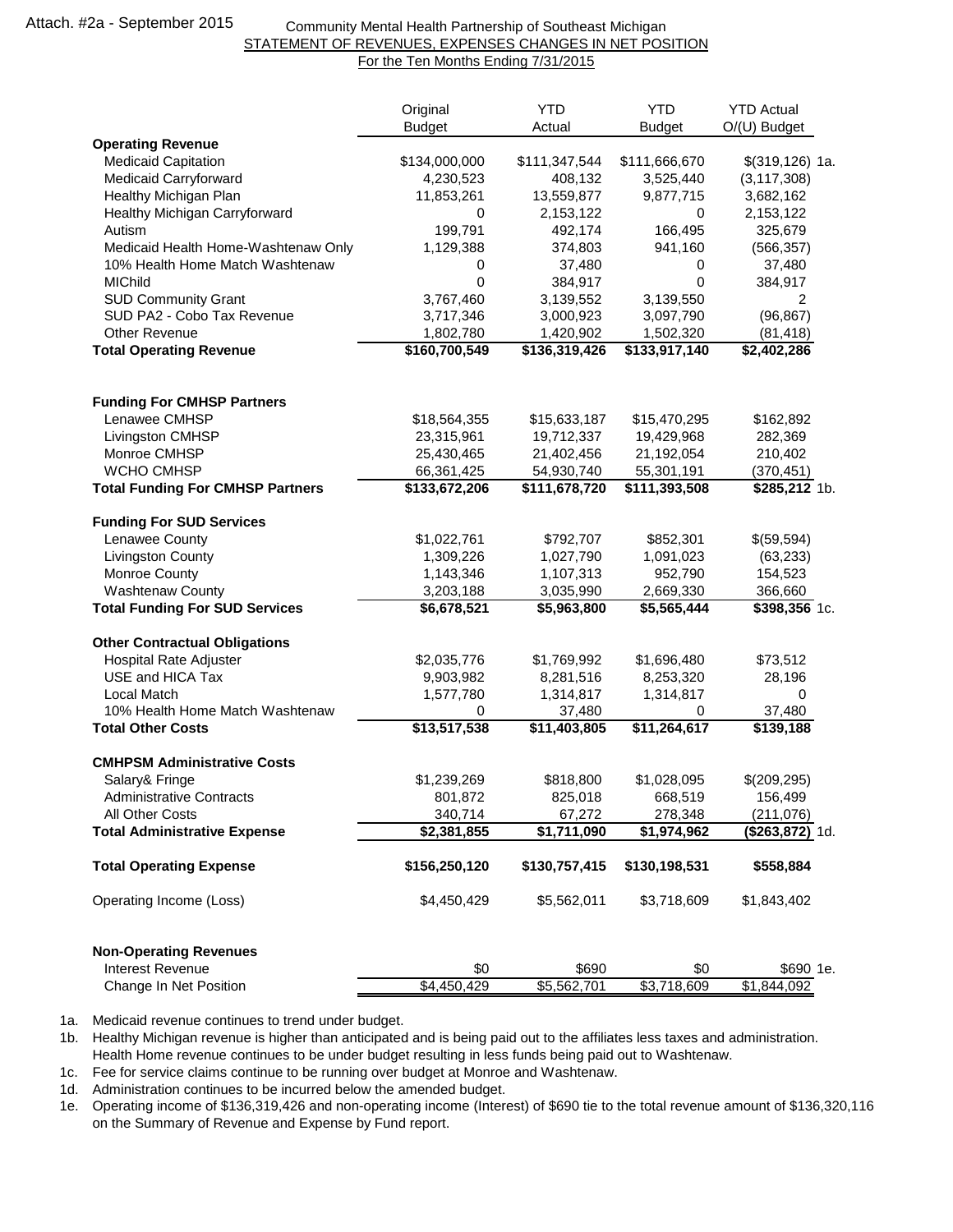#### Community Mental Health Partnership Of Southeast Michigan SUMMARY OF REVENUE AND EXPENSE BY FUND July 2015 FYTD

| Summary Of Revenue & Expense           |                     |                |            |                                         |            |      |                         |                       |                    |     |                          |                          |                |              |                      |
|----------------------------------------|---------------------|----------------|------------|-----------------------------------------|------------|------|-------------------------|-----------------------|--------------------|-----|--------------------------|--------------------------|----------------|--------------|----------------------|
|                                        |                     |                |            |                                         |            |      |                         | <b>Funding Source</b> |                    |     |                          |                          |                |              | <b>Total Funding</b> |
|                                        | Medicaid            | <b>MIChild</b> |            | Autism -- Medicaid<br>Autism -- MIChild |            |      | <b>Healthy Michigan</b> |                       | <b>Health Home</b> |     | <b>SUD Other</b>         | Other                    |                | Sources      |                      |
|                                        |                     |                |            |                                         |            |      |                         |                       |                    |     |                          |                          |                |              |                      |
| <b>Revenues</b>                        |                     |                |            |                                         |            |      |                         |                       |                    |     |                          |                          |                |              |                      |
| Funding From MDCH                      | \$111,347,543.85    | \$.            | 384.917.16 | \$                                      | 470,400.93 | \$   | 21.772.97               | \$.                   | 13.559.877.48      | £.  | 374,803.08               | \$3,139,552.00           |                | 106.057.22   | \$129,404,924.69     |
| <b>Carry Forward</b>                   | 408,132.29          |                |            |                                         |            |      |                         |                       | 2,153,122.00       |     |                          |                          |                |              | 2,561,254.29         |
| Affiliate Local For Medicaid Draw Down |                     |                |            |                                         |            |      |                         |                       |                    |     |                          | $\overline{\phantom{a}}$ |                | 1,314,816.66 | 1,314,816.66         |
| Washtenaw Local For HH 10% Match       |                     |                |            |                                         |            |      |                         |                       |                    |     |                          |                          |                | 37,480.31    | 37,480.31            |
| PA2/COBO Tax Funding                   |                     |                |            |                                         |            |      |                         |                       |                    |     |                          | 3,000,923.00             |                | $\sim$       | 3,000,923.00         |
| Other                                  |                     |                |            |                                         |            |      |                         |                       |                    |     |                          |                          |                | 717.57       | 717.57               |
| <b>Total Revenues</b>                  | \$111,755,676.14    | - \$           | 384,917.16 | \$                                      | 470,400.93 | - \$ | 21,772.97               | \$                    | 15,712,999.48      | -9  | 374,803.08               | \$6,140,475.00           | -S             | 1,459,071.76 | \$136,320,116.52     |
|                                        |                     |                |            |                                         |            |      |                         |                       |                    |     |                          |                          |                |              |                      |
| <b>Expenses</b>                        |                     |                |            |                                         |            |      |                         |                       |                    |     |                          |                          |                |              |                      |
| <b>Funding Payments To Partners</b>    |                     |                |            |                                         |            |      |                         |                       |                    |     |                          |                          |                |              |                      |
| Lenawee                                | \$14,055,846.68     | \$             | 59,014.66  | \$                                      | 17,847.45  | - \$ |                         |                       | 1,500,478.08       | \$  |                          | \$                       | \$.            |              | \$15,633,186.87      |
| Livingston                             | 17,843,848.66       |                | 97,071.48  |                                         | 140,388.03 |      | 18,837.94               |                       | 1,579,974.66       |     |                          |                          |                | 32,216.14    | 19,712,336.91        |
| Monroe                                 | 19,271,263.80       |                | 58,482.86  |                                         | 73,763.46  |      |                         |                       | 1,987,952.55       |     |                          |                          |                | 10,993.25    | 21,402,455.92        |
| Washtenaw                              | 49,966,512.38       |                | 108,293.55 |                                         | 174,991.96 |      |                         |                       | 4,268,515.51       |     | 349,578.84               |                          |                | 62,847.83    | 54,930,740.07        |
| <b>Total Affiliate Payments</b>        | \$101,137,471.52    | - \$           | 322,862.55 | - \$                                    | 406,990.90 | \$   | 18,837.94               | \$                    | 9,336,920.80       | \$  | 349,578.84               | \$                       | $\mathfrak{L}$ | 106,057.22   | \$111,678,719.77     |
| Funding for County SUD Programs        |                     |                |            |                                         |            |      |                         |                       |                    |     |                          |                          |                |              |                      |
| Lenawee                                | \$<br>150,430.00    | \$             |            | <sup>\$</sup>                           |            | \$   |                         |                       | 310,974.52         | -\$ |                          | \$<br>331,302.60         | - \$           |              | 792,707.12<br>\$     |
| Livingston                             | 170,507.86          |                | 1,778.01   |                                         |            |      |                         |                       | 247,376.16         |     |                          | 608,127.48               |                |              | 1,027,789.51         |
| Monroe                                 | 110,101.50          |                |            |                                         |            |      |                         |                       | 221,283.00         |     |                          | 775,928.47               |                |              | 1,107,312.97         |
| Washtenaw                              | 563,557.22          |                |            |                                         |            |      |                         |                       | 1,028,437.32       |     | $\overline{\phantom{a}}$ | 1,443,995.86             |                |              | 3,035,990.40         |
| <b>Total SUD Expenses</b>              | 994,596.58<br>\$.   | \$             | 1,778.01   | \$                                      |            | \$   |                         | \$.                   | 1,808,071.00       | \$  |                          | \$3,159,354.41           | \$.            |              | 5,963,800.00<br>\$   |
| <b>Other Operating Costs</b>           |                     |                |            |                                         |            |      |                         |                       |                    |     |                          |                          |                |              |                      |
| Hospital Rate Adjuster Payment         | \$<br>1,769,992.31  | \$             |            | \$                                      |            | \$   |                         | <b>.ε</b>             |                    | \$  |                          | \$                       | \$             |              | \$.<br>1,769,992.31  |
| Local Match For Medicaid Draw Down     |                     |                |            |                                         |            |      |                         |                       |                    |     |                          |                          |                | 1,314,816.67 | 1,314,816.67         |
| Local Match Health Homes               |                     |                |            |                                         |            |      |                         |                       |                    |     |                          |                          |                | 37,480.31    | 37,480.31            |
| MH & SUD Use Tax                       | 6,640,873.15        |                | 22,934.54  |                                         | 48,099.62  |      | 1,297.68                |                       | 857,967.38         |     | 22,413.22                |                          |                |              | 7,593,585.59         |
| MH & SUD HICA Claims Tax               | 608,793.74          |                | 2,811.00   |                                         | 7,364.00   |      | 554.00                  |                       | 65,597.00          |     | 2,811.02                 |                          |                |              | 687,930.76           |
| <b>Total Operating Costs</b>           | 9,019,659.20<br>\$  | \$             | 25,745.54  | \$                                      | 55,463.62  | \$   | 1,851.68                | $\mathfrak{s}$        | 923,564.38         | \$  | 25,224.24                | \$                       | £.             | 1,352,296.98 | \$11,403,805.64      |
| Administrative Cost Allocation         | 1,244,008.62<br>\$  | -\$            | 3,876.77   | -\$                                     | 4,769.36   | \$   | 257.80                  | - \$                  | 238,862.53         | \$  |                          | \$ 219,314.82            | -\$            |              | 1,711,089.90<br>\$   |
| <b>Total Expenses</b>                  | \$112,395,735.92    | S.             | 354,262.87 | \$                                      | 467,223.88 | \$   | 20,947.42               |                       | \$12,307,418.71    | \$  | 374,803.08               | \$3,378,669.23           | \$             | 1,458,354.20 | \$130,757,415.31     |
|                                        |                     |                |            |                                         |            |      |                         |                       |                    |     |                          |                          |                |              |                      |
| Revenues Over/(Under) Expenses         | (640, 059.78)<br>\$ | \$             | 30,654.29  | \$                                      | 3,177.05   | \$   | 825.55                  | - \$                  | 3,405,580.77       | \$  | $\sim$                   | \$2,761,805.77           | \$             | 717.56       | 5,562,701.21<br>\$   |
|                                        |                     |                |            |                                         |            |      |                         |                       |                    |     |                          |                          |                |              |                      |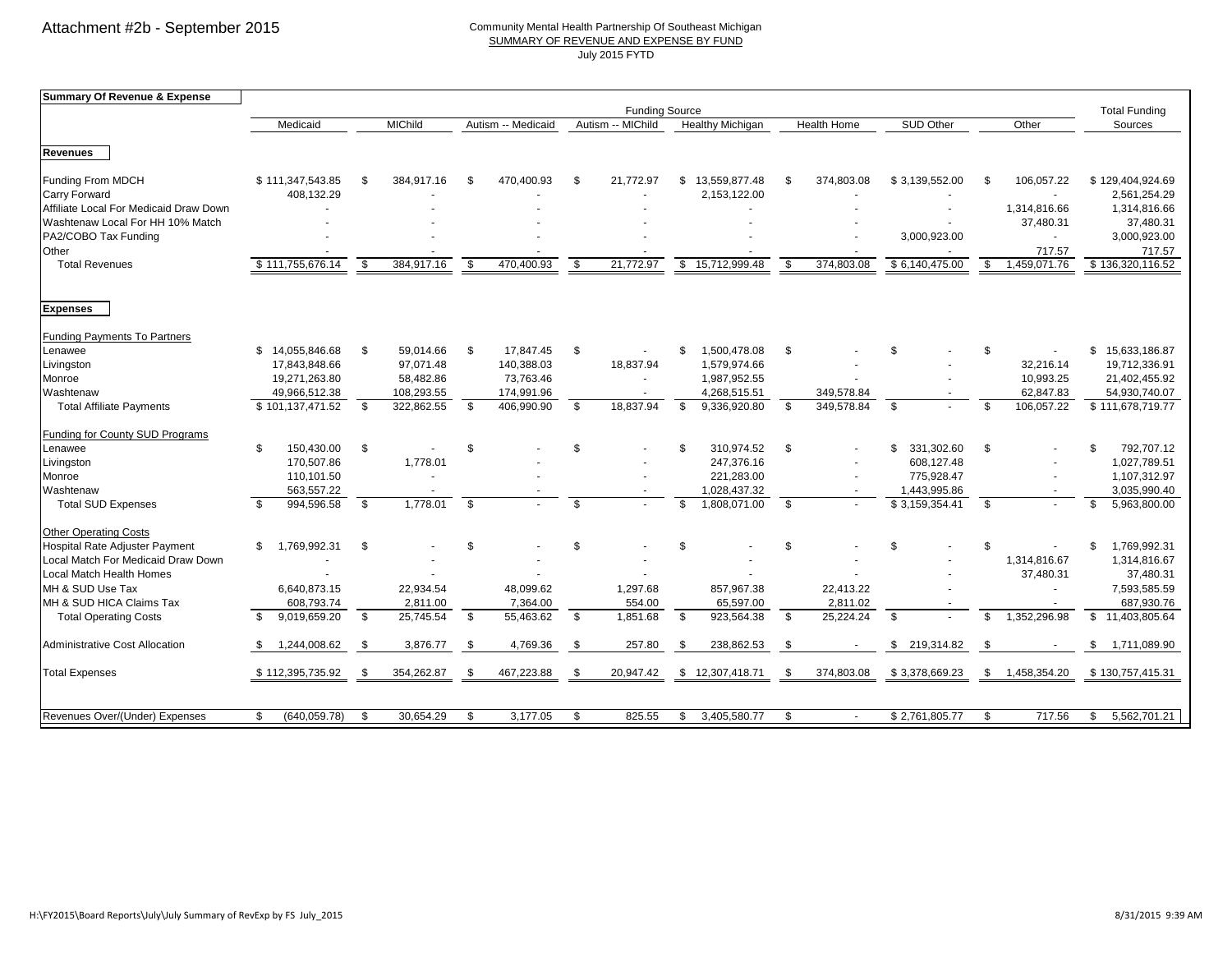#### Community Mental Health Partnership of Southeast Michigan STATEMENT OF NET POSITION As of 7/31/2015

|                                    | Operations   | <b>Medicaid ISF</b> |
|------------------------------------|--------------|---------------------|
|                                    | Fund         | Fund                |
| Assets                             |              |                     |
| <b>Current Assets</b>              |              |                     |
| <b>Cash Position</b>               | \$7,436,385  | \$1,608             |
| Investments                        | 4,000,000    | 8,791,000           |
| Due From MDCH                      | 453,852      | 0                   |
| Due From Affiliate Partners        | 4,404        | 0                   |
| Accounts Receivable, Net           | 660,553      | 0                   |
| <b>Prepaid Items</b>               | 10,684       | 0                   |
| <b>Total Current Assets</b>        | \$12,565,877 | \$8,792,608         |
|                                    |              |                     |
| Noncurrent Asset                   |              |                     |
| Cap. Assets Not Being Depreciated  | 0            | 0                   |
| Cap. Assets Being Depreciated, Net | $\Omega$     | 0                   |
| <b>Total Noncurrent Assets</b>     | \$0          | \$0                 |
| <b>Total Assets</b>                | \$12,565,877 | \$8,792,608         |
|                                    |              |                     |
| <b>Liabilities</b>                 |              |                     |
| Accounts Payable                   | \$1,723,673  | \$0                 |
| <b>Accrued Liabilities</b>         | 294,986      | 0                   |
| Due To MDCH                        | 448,065      | 0                   |
| Due To Affiliate Partners          | 18,251       | 0                   |
| <b>Unearned Revenue</b>            | 4,677,516    | 0                   |
| <b>Total Liabilities</b>           | \$7,162,492  | $\overline{50}$     |
|                                    |              |                     |
|                                    |              |                     |
|                                    |              |                     |
| Net Position                       |              |                     |
| Net Investment In Capital Assets   | \$0          | \$0                 |
| <b>Restricted Fund Balance</b>     | 5,403,385    | 8,792,608           |
| <b>Total Net Position</b>          | \$5,403,385  | \$8,792,608         |
| Balance as of June 30, 2015        | \$4,326,144  | \$8,791,940         |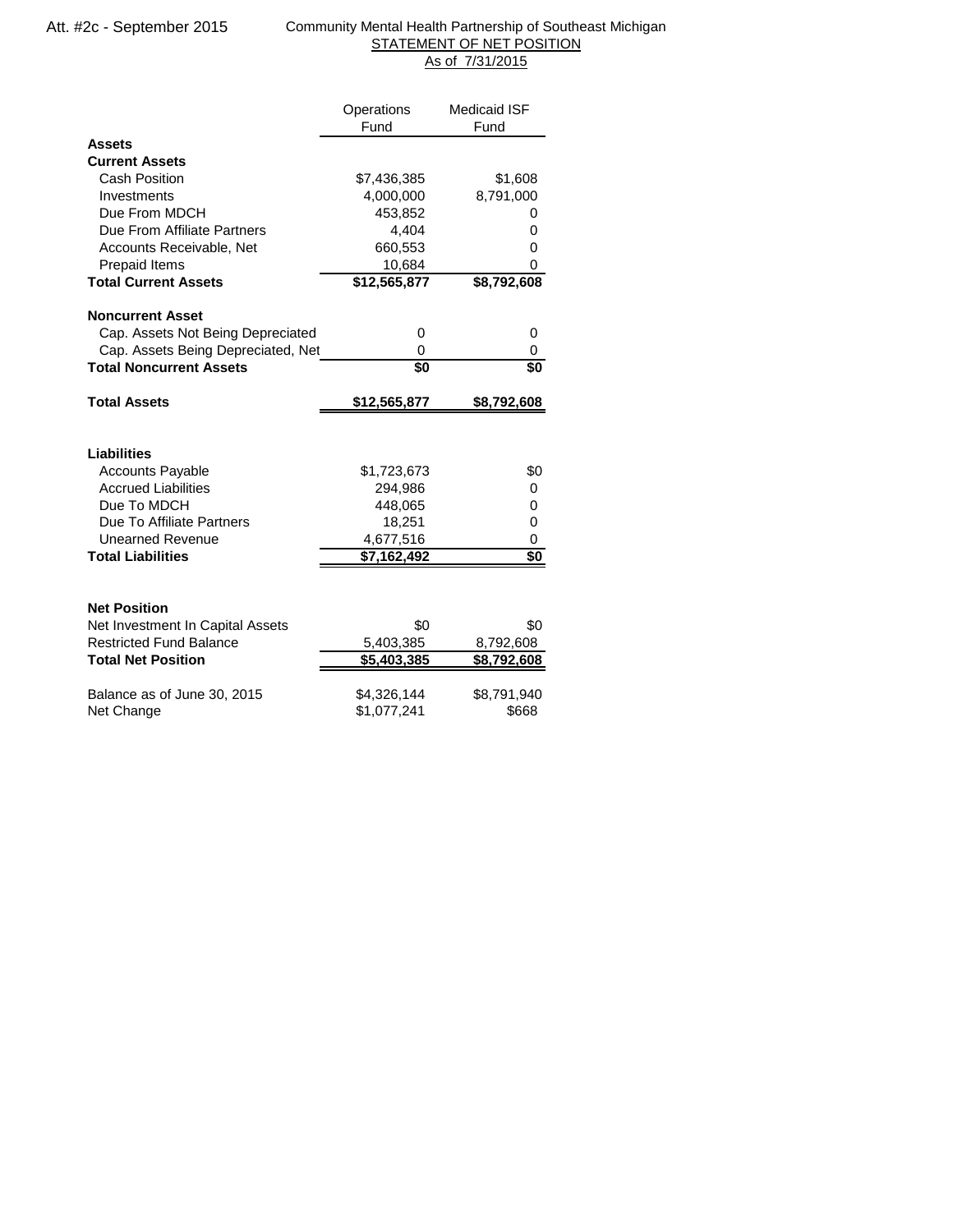

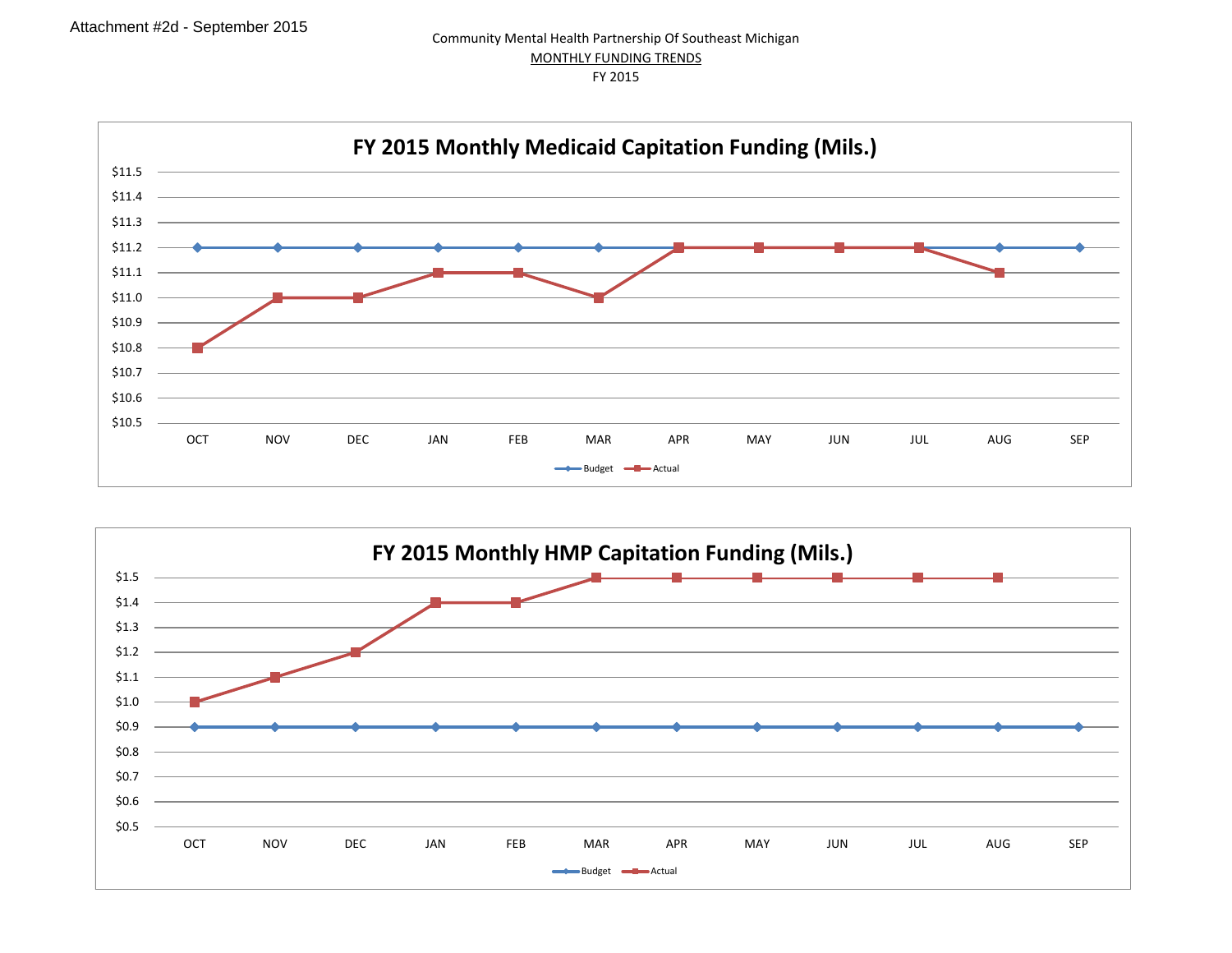#### Community Mental Health Partnership Of Southeast Michigan FUNDING TO AFFILIATES COMPARED WITH AFFILIATE EXPENDITURES July FYTD 2015

| <b>Traditional Medicaid</b>                                 |                                                     |                                    |                                 |                                        |  |  |  |  |  |  |
|-------------------------------------------------------------|-----------------------------------------------------|------------------------------------|---------------------------------|----------------------------------------|--|--|--|--|--|--|
|                                                             | Payments To Affiliate Partners Vs. Funding Required |                                    |                                 |                                        |  |  |  |  |  |  |
|                                                             | Lenawee                                             | Livingston                         | Monroe                          | Washtenaw                              |  |  |  |  |  |  |
| <b>Funding Versus Expenditures</b>                          |                                                     |                                    |                                 |                                        |  |  |  |  |  |  |
| <b>Funding To Affiliate Partners</b>                        | 14,055,846.68<br>S.                                 | 17,843,848.66<br>S.                | \$19,271,263.80                 | \$49,966,512.38                        |  |  |  |  |  |  |
| <b>Affiliate Expenditures</b>                               | 11,301,327.00                                       | 16,788,605.00                      | 19,188,437.00                   | 51,844,600.00                          |  |  |  |  |  |  |
| Funding O/(U) Expenditures                                  | \$<br>2,754,519.68                                  | \$<br>1,055,243.66                 | \$<br>82,826.80                 | \$<br>(1,878,087.62)                   |  |  |  |  |  |  |
| <b>Funding O/(U) Expenditures</b><br>July FYTD<br>June FYTD | \$<br>2,754,519.68<br>2,505,644.28                  | \$<br>1,055,243.66<br>1,000,213.73 | \$<br>82,826.80<br>94,595.62    | \$<br>(1,878,087.62)<br>(2,037,444.83) |  |  |  |  |  |  |
| July FYTD O/(U) June FYTD                                   | \$<br>248,875.40                                    | \$<br>55,029.93                    | \$<br>(11,768.82)               | \$<br>159,357.21                       |  |  |  |  |  |  |
| Memo:                                                       |                                                     |                                    |                                 |                                        |  |  |  |  |  |  |
| <b>FYTD Approved Budget</b><br>Payments O/(U) Budget        | 14,349,820.70<br>\$.<br>(293, 974.02)               | \$18,217,047.70<br>(373, 199.04)   | \$19,674,316.80<br>(403,053.00) | \$ 51,011,547.80<br>(1,045,035.42)     |  |  |  |  |  |  |

| <b>Healthy Michigan Plan</b>         |    |              |    |                                                     |    |              |    |               |  |  |  |  |
|--------------------------------------|----|--------------|----|-----------------------------------------------------|----|--------------|----|---------------|--|--|--|--|
|                                      |    |              |    | Payments To Affiliate Partners Vs. Funding Required |    |              |    |               |  |  |  |  |
|                                      |    | Lenawee      |    | Livingston                                          |    | Monroe       |    | Washtenaw     |  |  |  |  |
| <b>Funding Versus Expenditures</b>   |    |              |    |                                                     |    |              |    |               |  |  |  |  |
| <b>Funding To Affiliate Partners</b> | \$ | 1,500,478.08 | \$ | 1,579,974.66                                        | \$ | 1,987,952.55 | \$ | 4,268,515.51  |  |  |  |  |
| <b>Affiliate Expenditures</b>        |    | 997,451.00   |    | 1,360,032.00                                        |    | 1,443,373.00 |    | 4,463,570.00  |  |  |  |  |
| Funding O/(U) Expenditures           | \$ | 503,027.08   | \$ | 219,942.66                                          | \$ | 544,579.55   | \$ | (195, 054.49) |  |  |  |  |
| <b>Funding O/(U) Expenditures</b>    |    |              |    |                                                     |    |              |    |               |  |  |  |  |
| July FYTD                            | \$ | 503,027.08   | \$ | 219,942.66                                          | \$ | 544,579.55   | \$ | (195,054.49)  |  |  |  |  |
| June FYTD                            |    | 457,912.56   |    | 259,385.08                                          |    | 382,171.53   |    | (219,999.84)  |  |  |  |  |
| July FYTD O/(U) June FYTD            | \$ | 45,114.52    | \$ | (39,442.42)                                         | \$ | 162,408.02   | \$ | 24,945.35     |  |  |  |  |
| Memo:                                |    |              |    |                                                     |    |              |    |               |  |  |  |  |
| <b>FYTD Approved Budget</b>          | \$ | 1,120,475.00 | \$ | 1,090,885.00                                        | \$ | 1,445,612.50 | \$ | 3,254,971.67  |  |  |  |  |
| Payments O/(U) Budget                |    | 380,003.08   |    | 489,089.66                                          |    | 542,340.05   |    | 1,013,543.84  |  |  |  |  |